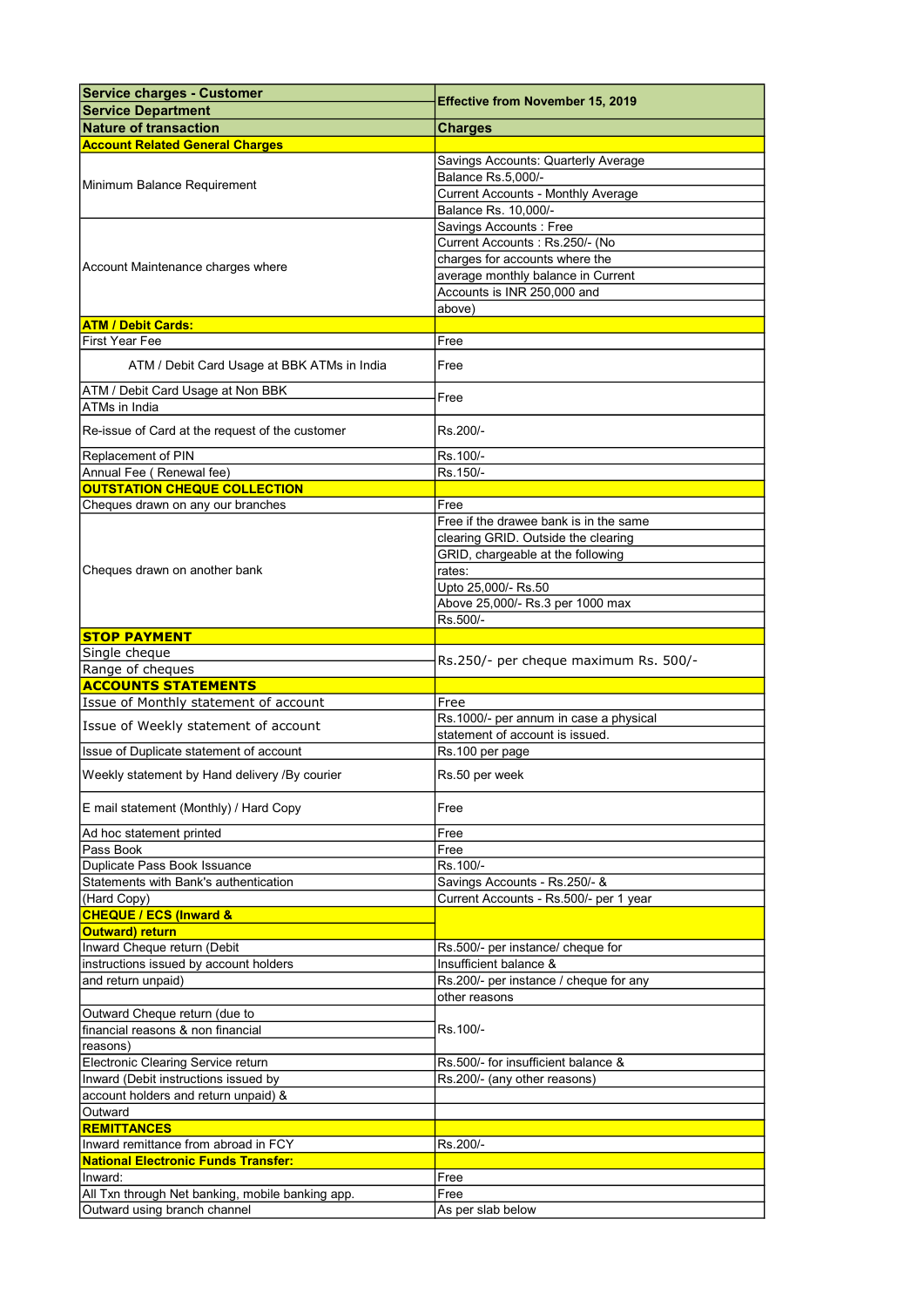| >Rs.100,000.00-Rs.200,000.00<br>Rs.10.00/-<br>>Rs. 200,000.00-<br>Rs.15.00/-<br><b>RTGS</b><br>Inward:<br>Free<br>All Txns. through Net banking, mobile banking app.<br>Free<br>Outward using branch channel<br>As per slab below<br>Rs.200,000.00-Rs.500,000.00<br>Rs.10.00/-<br>>Rs.500,000.00-<br>Rs.25.00/-<br>Upto to 25000 -Rs.50/- and Rs.2 per<br>Cashier's Order / Pay Order<br>thousand maximum Rs.5000<br>Demand Drafts drawn on our<br>To be removed since Cashier's Order<br>can be used as Demand Drafts<br>branches<br><b>Demand Drafts drawn on</b><br>0.20 % (subject to a min of Rs.100/-<br>and max of Rs.5000/-)<br>correspondent Banks<br>Cancellation / Revalidation of DD/<br>Rs.100/-<br>PO/CO<br>Rs.250/- + stamp duty charges as<br>Lost/Duplicate Instrument<br>Applicable<br><b>CHEQUE BOOK</b><br>Savings Accounts: Free for first cheque<br>book containing 15 leaf<br>Initial Personalised Cheque Book (Multicity)<br>Current Accounts: Free for first cheque<br>book containing 60 leaf<br>Savings Accounts @ Rs.2 per cheq leaf;<br><b>Additional Cheque Books</b><br>Current Accounts @ Rs.3 per cheq leaf<br><b>CASH DEPOSIT</b><br>Savings Accounts: Free,<br>Current A/cs free up to Rs.50,000 per<br>Cash Deposit Charges<br>day, additional deposit @ Re.1 per<br>Rs.1,000 or part there of<br><b>SPECIAL SERVICES</b><br>Balance Confirmation Certificate/ any other certificate<br>Rs.150/-<br>Interest earned on SB a/cs<br>Free<br>Dormant Account Activation Charges:<br>Free<br>Photo / Signature / Address Verification:<br>Rs.100/-<br>Foreign Inward Remittance Certificate (on letter head )/EFIRC   Rs. 100/-<br>Rs.500/-<br>Foreign Inward Remittance Certificateon security paper<br>Free up to 6 Months,<br>Retrieval of documents :<br>> 6 months < 1 year - Rs.200/-<br>> 1 year Rs.500/-<br><b>STANDING INSTRUCTIONS</b><br>Registration charges Free, Incident<br>charges<br>Rs.50/- plus applicable Commission on<br>Standing Instruction (Per frequency charges)<br>Cashier's Order/Demand<br>Draft/RTGS/NEFT & Postage/ Courier<br>additional. (Free for Locker Rental<br>Standing instructions & transfer<br>between two accounts with BBK)<br><b>ACCOUNTS CLOSURE:</b><br>Rs.1000/-<br>Within 6 months from date of opening<br><b>LOCKER RENT</b><br><b>Size and Locker Dimension</b><br>Rent (p.a)<br>Locker Rent Type 'A'<br>Rs.1100/-<br>Locker Rent Type 'B'<br>Rs.1700/-<br>Locker Rent Type 'C'<br>Rs.2500/-<br>Locker Rent Type 'F'<br>Rs.5500/-<br>Locker Rent Type 'H'<br>Rs.7500/-<br>Locker Rent Type 'H1'<br>Rs.3400/-<br>Late Payment Penalty<br>Rs.500/- per quarter or part thereof<br>Locker Break Open charges<br>Actuals<br>Stamp duty will be paid by the customers for the locker<br>agreements. | Up to Rs.100,000.00 | Free |
|------------------------------------------------------------------------------------------------------------------------------------------------------------------------------------------------------------------------------------------------------------------------------------------------------------------------------------------------------------------------------------------------------------------------------------------------------------------------------------------------------------------------------------------------------------------------------------------------------------------------------------------------------------------------------------------------------------------------------------------------------------------------------------------------------------------------------------------------------------------------------------------------------------------------------------------------------------------------------------------------------------------------------------------------------------------------------------------------------------------------------------------------------------------------------------------------------------------------------------------------------------------------------------------------------------------------------------------------------------------------------------------------------------------------------------------------------------------------------------------------------------------------------------------------------------------------------------------------------------------------------------------------------------------------------------------------------------------------------------------------------------------------------------------------------------------------------------------------------------------------------------------------------------------------------------------------------------------------------------------------------------------------------------------------------------------------------------------------------------------------------------------------------------------------------------------------------------------------------------------------------------------------------------------------------------------------------------------------------------------------------------------------------------------------------------------------------------------------------------------------------------------------------------------------------------------------------------------------------------------------------------------------------------------------------------------------------------------------------------------------------------------------------------|---------------------|------|
|                                                                                                                                                                                                                                                                                                                                                                                                                                                                                                                                                                                                                                                                                                                                                                                                                                                                                                                                                                                                                                                                                                                                                                                                                                                                                                                                                                                                                                                                                                                                                                                                                                                                                                                                                                                                                                                                                                                                                                                                                                                                                                                                                                                                                                                                                                                                                                                                                                                                                                                                                                                                                                                                                                                                                                                    |                     |      |
|                                                                                                                                                                                                                                                                                                                                                                                                                                                                                                                                                                                                                                                                                                                                                                                                                                                                                                                                                                                                                                                                                                                                                                                                                                                                                                                                                                                                                                                                                                                                                                                                                                                                                                                                                                                                                                                                                                                                                                                                                                                                                                                                                                                                                                                                                                                                                                                                                                                                                                                                                                                                                                                                                                                                                                                    |                     |      |
|                                                                                                                                                                                                                                                                                                                                                                                                                                                                                                                                                                                                                                                                                                                                                                                                                                                                                                                                                                                                                                                                                                                                                                                                                                                                                                                                                                                                                                                                                                                                                                                                                                                                                                                                                                                                                                                                                                                                                                                                                                                                                                                                                                                                                                                                                                                                                                                                                                                                                                                                                                                                                                                                                                                                                                                    |                     |      |
|                                                                                                                                                                                                                                                                                                                                                                                                                                                                                                                                                                                                                                                                                                                                                                                                                                                                                                                                                                                                                                                                                                                                                                                                                                                                                                                                                                                                                                                                                                                                                                                                                                                                                                                                                                                                                                                                                                                                                                                                                                                                                                                                                                                                                                                                                                                                                                                                                                                                                                                                                                                                                                                                                                                                                                                    |                     |      |
|                                                                                                                                                                                                                                                                                                                                                                                                                                                                                                                                                                                                                                                                                                                                                                                                                                                                                                                                                                                                                                                                                                                                                                                                                                                                                                                                                                                                                                                                                                                                                                                                                                                                                                                                                                                                                                                                                                                                                                                                                                                                                                                                                                                                                                                                                                                                                                                                                                                                                                                                                                                                                                                                                                                                                                                    |                     |      |
|                                                                                                                                                                                                                                                                                                                                                                                                                                                                                                                                                                                                                                                                                                                                                                                                                                                                                                                                                                                                                                                                                                                                                                                                                                                                                                                                                                                                                                                                                                                                                                                                                                                                                                                                                                                                                                                                                                                                                                                                                                                                                                                                                                                                                                                                                                                                                                                                                                                                                                                                                                                                                                                                                                                                                                                    |                     |      |
|                                                                                                                                                                                                                                                                                                                                                                                                                                                                                                                                                                                                                                                                                                                                                                                                                                                                                                                                                                                                                                                                                                                                                                                                                                                                                                                                                                                                                                                                                                                                                                                                                                                                                                                                                                                                                                                                                                                                                                                                                                                                                                                                                                                                                                                                                                                                                                                                                                                                                                                                                                                                                                                                                                                                                                                    |                     |      |
|                                                                                                                                                                                                                                                                                                                                                                                                                                                                                                                                                                                                                                                                                                                                                                                                                                                                                                                                                                                                                                                                                                                                                                                                                                                                                                                                                                                                                                                                                                                                                                                                                                                                                                                                                                                                                                                                                                                                                                                                                                                                                                                                                                                                                                                                                                                                                                                                                                                                                                                                                                                                                                                                                                                                                                                    |                     |      |
|                                                                                                                                                                                                                                                                                                                                                                                                                                                                                                                                                                                                                                                                                                                                                                                                                                                                                                                                                                                                                                                                                                                                                                                                                                                                                                                                                                                                                                                                                                                                                                                                                                                                                                                                                                                                                                                                                                                                                                                                                                                                                                                                                                                                                                                                                                                                                                                                                                                                                                                                                                                                                                                                                                                                                                                    |                     |      |
|                                                                                                                                                                                                                                                                                                                                                                                                                                                                                                                                                                                                                                                                                                                                                                                                                                                                                                                                                                                                                                                                                                                                                                                                                                                                                                                                                                                                                                                                                                                                                                                                                                                                                                                                                                                                                                                                                                                                                                                                                                                                                                                                                                                                                                                                                                                                                                                                                                                                                                                                                                                                                                                                                                                                                                                    |                     |      |
|                                                                                                                                                                                                                                                                                                                                                                                                                                                                                                                                                                                                                                                                                                                                                                                                                                                                                                                                                                                                                                                                                                                                                                                                                                                                                                                                                                                                                                                                                                                                                                                                                                                                                                                                                                                                                                                                                                                                                                                                                                                                                                                                                                                                                                                                                                                                                                                                                                                                                                                                                                                                                                                                                                                                                                                    |                     |      |
|                                                                                                                                                                                                                                                                                                                                                                                                                                                                                                                                                                                                                                                                                                                                                                                                                                                                                                                                                                                                                                                                                                                                                                                                                                                                                                                                                                                                                                                                                                                                                                                                                                                                                                                                                                                                                                                                                                                                                                                                                                                                                                                                                                                                                                                                                                                                                                                                                                                                                                                                                                                                                                                                                                                                                                                    |                     |      |
|                                                                                                                                                                                                                                                                                                                                                                                                                                                                                                                                                                                                                                                                                                                                                                                                                                                                                                                                                                                                                                                                                                                                                                                                                                                                                                                                                                                                                                                                                                                                                                                                                                                                                                                                                                                                                                                                                                                                                                                                                                                                                                                                                                                                                                                                                                                                                                                                                                                                                                                                                                                                                                                                                                                                                                                    |                     |      |
|                                                                                                                                                                                                                                                                                                                                                                                                                                                                                                                                                                                                                                                                                                                                                                                                                                                                                                                                                                                                                                                                                                                                                                                                                                                                                                                                                                                                                                                                                                                                                                                                                                                                                                                                                                                                                                                                                                                                                                                                                                                                                                                                                                                                                                                                                                                                                                                                                                                                                                                                                                                                                                                                                                                                                                                    |                     |      |
|                                                                                                                                                                                                                                                                                                                                                                                                                                                                                                                                                                                                                                                                                                                                                                                                                                                                                                                                                                                                                                                                                                                                                                                                                                                                                                                                                                                                                                                                                                                                                                                                                                                                                                                                                                                                                                                                                                                                                                                                                                                                                                                                                                                                                                                                                                                                                                                                                                                                                                                                                                                                                                                                                                                                                                                    |                     |      |
|                                                                                                                                                                                                                                                                                                                                                                                                                                                                                                                                                                                                                                                                                                                                                                                                                                                                                                                                                                                                                                                                                                                                                                                                                                                                                                                                                                                                                                                                                                                                                                                                                                                                                                                                                                                                                                                                                                                                                                                                                                                                                                                                                                                                                                                                                                                                                                                                                                                                                                                                                                                                                                                                                                                                                                                    |                     |      |
|                                                                                                                                                                                                                                                                                                                                                                                                                                                                                                                                                                                                                                                                                                                                                                                                                                                                                                                                                                                                                                                                                                                                                                                                                                                                                                                                                                                                                                                                                                                                                                                                                                                                                                                                                                                                                                                                                                                                                                                                                                                                                                                                                                                                                                                                                                                                                                                                                                                                                                                                                                                                                                                                                                                                                                                    |                     |      |
|                                                                                                                                                                                                                                                                                                                                                                                                                                                                                                                                                                                                                                                                                                                                                                                                                                                                                                                                                                                                                                                                                                                                                                                                                                                                                                                                                                                                                                                                                                                                                                                                                                                                                                                                                                                                                                                                                                                                                                                                                                                                                                                                                                                                                                                                                                                                                                                                                                                                                                                                                                                                                                                                                                                                                                                    |                     |      |
|                                                                                                                                                                                                                                                                                                                                                                                                                                                                                                                                                                                                                                                                                                                                                                                                                                                                                                                                                                                                                                                                                                                                                                                                                                                                                                                                                                                                                                                                                                                                                                                                                                                                                                                                                                                                                                                                                                                                                                                                                                                                                                                                                                                                                                                                                                                                                                                                                                                                                                                                                                                                                                                                                                                                                                                    |                     |      |
|                                                                                                                                                                                                                                                                                                                                                                                                                                                                                                                                                                                                                                                                                                                                                                                                                                                                                                                                                                                                                                                                                                                                                                                                                                                                                                                                                                                                                                                                                                                                                                                                                                                                                                                                                                                                                                                                                                                                                                                                                                                                                                                                                                                                                                                                                                                                                                                                                                                                                                                                                                                                                                                                                                                                                                                    |                     |      |
|                                                                                                                                                                                                                                                                                                                                                                                                                                                                                                                                                                                                                                                                                                                                                                                                                                                                                                                                                                                                                                                                                                                                                                                                                                                                                                                                                                                                                                                                                                                                                                                                                                                                                                                                                                                                                                                                                                                                                                                                                                                                                                                                                                                                                                                                                                                                                                                                                                                                                                                                                                                                                                                                                                                                                                                    |                     |      |
|                                                                                                                                                                                                                                                                                                                                                                                                                                                                                                                                                                                                                                                                                                                                                                                                                                                                                                                                                                                                                                                                                                                                                                                                                                                                                                                                                                                                                                                                                                                                                                                                                                                                                                                                                                                                                                                                                                                                                                                                                                                                                                                                                                                                                                                                                                                                                                                                                                                                                                                                                                                                                                                                                                                                                                                    |                     |      |
|                                                                                                                                                                                                                                                                                                                                                                                                                                                                                                                                                                                                                                                                                                                                                                                                                                                                                                                                                                                                                                                                                                                                                                                                                                                                                                                                                                                                                                                                                                                                                                                                                                                                                                                                                                                                                                                                                                                                                                                                                                                                                                                                                                                                                                                                                                                                                                                                                                                                                                                                                                                                                                                                                                                                                                                    |                     |      |
|                                                                                                                                                                                                                                                                                                                                                                                                                                                                                                                                                                                                                                                                                                                                                                                                                                                                                                                                                                                                                                                                                                                                                                                                                                                                                                                                                                                                                                                                                                                                                                                                                                                                                                                                                                                                                                                                                                                                                                                                                                                                                                                                                                                                                                                                                                                                                                                                                                                                                                                                                                                                                                                                                                                                                                                    |                     |      |
|                                                                                                                                                                                                                                                                                                                                                                                                                                                                                                                                                                                                                                                                                                                                                                                                                                                                                                                                                                                                                                                                                                                                                                                                                                                                                                                                                                                                                                                                                                                                                                                                                                                                                                                                                                                                                                                                                                                                                                                                                                                                                                                                                                                                                                                                                                                                                                                                                                                                                                                                                                                                                                                                                                                                                                                    |                     |      |
|                                                                                                                                                                                                                                                                                                                                                                                                                                                                                                                                                                                                                                                                                                                                                                                                                                                                                                                                                                                                                                                                                                                                                                                                                                                                                                                                                                                                                                                                                                                                                                                                                                                                                                                                                                                                                                                                                                                                                                                                                                                                                                                                                                                                                                                                                                                                                                                                                                                                                                                                                                                                                                                                                                                                                                                    |                     |      |
|                                                                                                                                                                                                                                                                                                                                                                                                                                                                                                                                                                                                                                                                                                                                                                                                                                                                                                                                                                                                                                                                                                                                                                                                                                                                                                                                                                                                                                                                                                                                                                                                                                                                                                                                                                                                                                                                                                                                                                                                                                                                                                                                                                                                                                                                                                                                                                                                                                                                                                                                                                                                                                                                                                                                                                                    |                     |      |
|                                                                                                                                                                                                                                                                                                                                                                                                                                                                                                                                                                                                                                                                                                                                                                                                                                                                                                                                                                                                                                                                                                                                                                                                                                                                                                                                                                                                                                                                                                                                                                                                                                                                                                                                                                                                                                                                                                                                                                                                                                                                                                                                                                                                                                                                                                                                                                                                                                                                                                                                                                                                                                                                                                                                                                                    |                     |      |
|                                                                                                                                                                                                                                                                                                                                                                                                                                                                                                                                                                                                                                                                                                                                                                                                                                                                                                                                                                                                                                                                                                                                                                                                                                                                                                                                                                                                                                                                                                                                                                                                                                                                                                                                                                                                                                                                                                                                                                                                                                                                                                                                                                                                                                                                                                                                                                                                                                                                                                                                                                                                                                                                                                                                                                                    |                     |      |
|                                                                                                                                                                                                                                                                                                                                                                                                                                                                                                                                                                                                                                                                                                                                                                                                                                                                                                                                                                                                                                                                                                                                                                                                                                                                                                                                                                                                                                                                                                                                                                                                                                                                                                                                                                                                                                                                                                                                                                                                                                                                                                                                                                                                                                                                                                                                                                                                                                                                                                                                                                                                                                                                                                                                                                                    |                     |      |
|                                                                                                                                                                                                                                                                                                                                                                                                                                                                                                                                                                                                                                                                                                                                                                                                                                                                                                                                                                                                                                                                                                                                                                                                                                                                                                                                                                                                                                                                                                                                                                                                                                                                                                                                                                                                                                                                                                                                                                                                                                                                                                                                                                                                                                                                                                                                                                                                                                                                                                                                                                                                                                                                                                                                                                                    |                     |      |
|                                                                                                                                                                                                                                                                                                                                                                                                                                                                                                                                                                                                                                                                                                                                                                                                                                                                                                                                                                                                                                                                                                                                                                                                                                                                                                                                                                                                                                                                                                                                                                                                                                                                                                                                                                                                                                                                                                                                                                                                                                                                                                                                                                                                                                                                                                                                                                                                                                                                                                                                                                                                                                                                                                                                                                                    |                     |      |
|                                                                                                                                                                                                                                                                                                                                                                                                                                                                                                                                                                                                                                                                                                                                                                                                                                                                                                                                                                                                                                                                                                                                                                                                                                                                                                                                                                                                                                                                                                                                                                                                                                                                                                                                                                                                                                                                                                                                                                                                                                                                                                                                                                                                                                                                                                                                                                                                                                                                                                                                                                                                                                                                                                                                                                                    |                     |      |
|                                                                                                                                                                                                                                                                                                                                                                                                                                                                                                                                                                                                                                                                                                                                                                                                                                                                                                                                                                                                                                                                                                                                                                                                                                                                                                                                                                                                                                                                                                                                                                                                                                                                                                                                                                                                                                                                                                                                                                                                                                                                                                                                                                                                                                                                                                                                                                                                                                                                                                                                                                                                                                                                                                                                                                                    |                     |      |
|                                                                                                                                                                                                                                                                                                                                                                                                                                                                                                                                                                                                                                                                                                                                                                                                                                                                                                                                                                                                                                                                                                                                                                                                                                                                                                                                                                                                                                                                                                                                                                                                                                                                                                                                                                                                                                                                                                                                                                                                                                                                                                                                                                                                                                                                                                                                                                                                                                                                                                                                                                                                                                                                                                                                                                                    |                     |      |
|                                                                                                                                                                                                                                                                                                                                                                                                                                                                                                                                                                                                                                                                                                                                                                                                                                                                                                                                                                                                                                                                                                                                                                                                                                                                                                                                                                                                                                                                                                                                                                                                                                                                                                                                                                                                                                                                                                                                                                                                                                                                                                                                                                                                                                                                                                                                                                                                                                                                                                                                                                                                                                                                                                                                                                                    |                     |      |
|                                                                                                                                                                                                                                                                                                                                                                                                                                                                                                                                                                                                                                                                                                                                                                                                                                                                                                                                                                                                                                                                                                                                                                                                                                                                                                                                                                                                                                                                                                                                                                                                                                                                                                                                                                                                                                                                                                                                                                                                                                                                                                                                                                                                                                                                                                                                                                                                                                                                                                                                                                                                                                                                                                                                                                                    |                     |      |
|                                                                                                                                                                                                                                                                                                                                                                                                                                                                                                                                                                                                                                                                                                                                                                                                                                                                                                                                                                                                                                                                                                                                                                                                                                                                                                                                                                                                                                                                                                                                                                                                                                                                                                                                                                                                                                                                                                                                                                                                                                                                                                                                                                                                                                                                                                                                                                                                                                                                                                                                                                                                                                                                                                                                                                                    |                     |      |
|                                                                                                                                                                                                                                                                                                                                                                                                                                                                                                                                                                                                                                                                                                                                                                                                                                                                                                                                                                                                                                                                                                                                                                                                                                                                                                                                                                                                                                                                                                                                                                                                                                                                                                                                                                                                                                                                                                                                                                                                                                                                                                                                                                                                                                                                                                                                                                                                                                                                                                                                                                                                                                                                                                                                                                                    |                     |      |
|                                                                                                                                                                                                                                                                                                                                                                                                                                                                                                                                                                                                                                                                                                                                                                                                                                                                                                                                                                                                                                                                                                                                                                                                                                                                                                                                                                                                                                                                                                                                                                                                                                                                                                                                                                                                                                                                                                                                                                                                                                                                                                                                                                                                                                                                                                                                                                                                                                                                                                                                                                                                                                                                                                                                                                                    |                     |      |
|                                                                                                                                                                                                                                                                                                                                                                                                                                                                                                                                                                                                                                                                                                                                                                                                                                                                                                                                                                                                                                                                                                                                                                                                                                                                                                                                                                                                                                                                                                                                                                                                                                                                                                                                                                                                                                                                                                                                                                                                                                                                                                                                                                                                                                                                                                                                                                                                                                                                                                                                                                                                                                                                                                                                                                                    |                     |      |
|                                                                                                                                                                                                                                                                                                                                                                                                                                                                                                                                                                                                                                                                                                                                                                                                                                                                                                                                                                                                                                                                                                                                                                                                                                                                                                                                                                                                                                                                                                                                                                                                                                                                                                                                                                                                                                                                                                                                                                                                                                                                                                                                                                                                                                                                                                                                                                                                                                                                                                                                                                                                                                                                                                                                                                                    |                     |      |
|                                                                                                                                                                                                                                                                                                                                                                                                                                                                                                                                                                                                                                                                                                                                                                                                                                                                                                                                                                                                                                                                                                                                                                                                                                                                                                                                                                                                                                                                                                                                                                                                                                                                                                                                                                                                                                                                                                                                                                                                                                                                                                                                                                                                                                                                                                                                                                                                                                                                                                                                                                                                                                                                                                                                                                                    |                     |      |
|                                                                                                                                                                                                                                                                                                                                                                                                                                                                                                                                                                                                                                                                                                                                                                                                                                                                                                                                                                                                                                                                                                                                                                                                                                                                                                                                                                                                                                                                                                                                                                                                                                                                                                                                                                                                                                                                                                                                                                                                                                                                                                                                                                                                                                                                                                                                                                                                                                                                                                                                                                                                                                                                                                                                                                                    |                     |      |
|                                                                                                                                                                                                                                                                                                                                                                                                                                                                                                                                                                                                                                                                                                                                                                                                                                                                                                                                                                                                                                                                                                                                                                                                                                                                                                                                                                                                                                                                                                                                                                                                                                                                                                                                                                                                                                                                                                                                                                                                                                                                                                                                                                                                                                                                                                                                                                                                                                                                                                                                                                                                                                                                                                                                                                                    |                     |      |
|                                                                                                                                                                                                                                                                                                                                                                                                                                                                                                                                                                                                                                                                                                                                                                                                                                                                                                                                                                                                                                                                                                                                                                                                                                                                                                                                                                                                                                                                                                                                                                                                                                                                                                                                                                                                                                                                                                                                                                                                                                                                                                                                                                                                                                                                                                                                                                                                                                                                                                                                                                                                                                                                                                                                                                                    |                     |      |
|                                                                                                                                                                                                                                                                                                                                                                                                                                                                                                                                                                                                                                                                                                                                                                                                                                                                                                                                                                                                                                                                                                                                                                                                                                                                                                                                                                                                                                                                                                                                                                                                                                                                                                                                                                                                                                                                                                                                                                                                                                                                                                                                                                                                                                                                                                                                                                                                                                                                                                                                                                                                                                                                                                                                                                                    |                     |      |
|                                                                                                                                                                                                                                                                                                                                                                                                                                                                                                                                                                                                                                                                                                                                                                                                                                                                                                                                                                                                                                                                                                                                                                                                                                                                                                                                                                                                                                                                                                                                                                                                                                                                                                                                                                                                                                                                                                                                                                                                                                                                                                                                                                                                                                                                                                                                                                                                                                                                                                                                                                                                                                                                                                                                                                                    |                     |      |
|                                                                                                                                                                                                                                                                                                                                                                                                                                                                                                                                                                                                                                                                                                                                                                                                                                                                                                                                                                                                                                                                                                                                                                                                                                                                                                                                                                                                                                                                                                                                                                                                                                                                                                                                                                                                                                                                                                                                                                                                                                                                                                                                                                                                                                                                                                                                                                                                                                                                                                                                                                                                                                                                                                                                                                                    |                     |      |
|                                                                                                                                                                                                                                                                                                                                                                                                                                                                                                                                                                                                                                                                                                                                                                                                                                                                                                                                                                                                                                                                                                                                                                                                                                                                                                                                                                                                                                                                                                                                                                                                                                                                                                                                                                                                                                                                                                                                                                                                                                                                                                                                                                                                                                                                                                                                                                                                                                                                                                                                                                                                                                                                                                                                                                                    |                     |      |
|                                                                                                                                                                                                                                                                                                                                                                                                                                                                                                                                                                                                                                                                                                                                                                                                                                                                                                                                                                                                                                                                                                                                                                                                                                                                                                                                                                                                                                                                                                                                                                                                                                                                                                                                                                                                                                                                                                                                                                                                                                                                                                                                                                                                                                                                                                                                                                                                                                                                                                                                                                                                                                                                                                                                                                                    |                     |      |
|                                                                                                                                                                                                                                                                                                                                                                                                                                                                                                                                                                                                                                                                                                                                                                                                                                                                                                                                                                                                                                                                                                                                                                                                                                                                                                                                                                                                                                                                                                                                                                                                                                                                                                                                                                                                                                                                                                                                                                                                                                                                                                                                                                                                                                                                                                                                                                                                                                                                                                                                                                                                                                                                                                                                                                                    |                     |      |
|                                                                                                                                                                                                                                                                                                                                                                                                                                                                                                                                                                                                                                                                                                                                                                                                                                                                                                                                                                                                                                                                                                                                                                                                                                                                                                                                                                                                                                                                                                                                                                                                                                                                                                                                                                                                                                                                                                                                                                                                                                                                                                                                                                                                                                                                                                                                                                                                                                                                                                                                                                                                                                                                                                                                                                                    |                     |      |
|                                                                                                                                                                                                                                                                                                                                                                                                                                                                                                                                                                                                                                                                                                                                                                                                                                                                                                                                                                                                                                                                                                                                                                                                                                                                                                                                                                                                                                                                                                                                                                                                                                                                                                                                                                                                                                                                                                                                                                                                                                                                                                                                                                                                                                                                                                                                                                                                                                                                                                                                                                                                                                                                                                                                                                                    |                     |      |
|                                                                                                                                                                                                                                                                                                                                                                                                                                                                                                                                                                                                                                                                                                                                                                                                                                                                                                                                                                                                                                                                                                                                                                                                                                                                                                                                                                                                                                                                                                                                                                                                                                                                                                                                                                                                                                                                                                                                                                                                                                                                                                                                                                                                                                                                                                                                                                                                                                                                                                                                                                                                                                                                                                                                                                                    |                     |      |
|                                                                                                                                                                                                                                                                                                                                                                                                                                                                                                                                                                                                                                                                                                                                                                                                                                                                                                                                                                                                                                                                                                                                                                                                                                                                                                                                                                                                                                                                                                                                                                                                                                                                                                                                                                                                                                                                                                                                                                                                                                                                                                                                                                                                                                                                                                                                                                                                                                                                                                                                                                                                                                                                                                                                                                                    |                     |      |
|                                                                                                                                                                                                                                                                                                                                                                                                                                                                                                                                                                                                                                                                                                                                                                                                                                                                                                                                                                                                                                                                                                                                                                                                                                                                                                                                                                                                                                                                                                                                                                                                                                                                                                                                                                                                                                                                                                                                                                                                                                                                                                                                                                                                                                                                                                                                                                                                                                                                                                                                                                                                                                                                                                                                                                                    |                     |      |
|                                                                                                                                                                                                                                                                                                                                                                                                                                                                                                                                                                                                                                                                                                                                                                                                                                                                                                                                                                                                                                                                                                                                                                                                                                                                                                                                                                                                                                                                                                                                                                                                                                                                                                                                                                                                                                                                                                                                                                                                                                                                                                                                                                                                                                                                                                                                                                                                                                                                                                                                                                                                                                                                                                                                                                                    |                     |      |
|                                                                                                                                                                                                                                                                                                                                                                                                                                                                                                                                                                                                                                                                                                                                                                                                                                                                                                                                                                                                                                                                                                                                                                                                                                                                                                                                                                                                                                                                                                                                                                                                                                                                                                                                                                                                                                                                                                                                                                                                                                                                                                                                                                                                                                                                                                                                                                                                                                                                                                                                                                                                                                                                                                                                                                                    |                     |      |
|                                                                                                                                                                                                                                                                                                                                                                                                                                                                                                                                                                                                                                                                                                                                                                                                                                                                                                                                                                                                                                                                                                                                                                                                                                                                                                                                                                                                                                                                                                                                                                                                                                                                                                                                                                                                                                                                                                                                                                                                                                                                                                                                                                                                                                                                                                                                                                                                                                                                                                                                                                                                                                                                                                                                                                                    |                     |      |
|                                                                                                                                                                                                                                                                                                                                                                                                                                                                                                                                                                                                                                                                                                                                                                                                                                                                                                                                                                                                                                                                                                                                                                                                                                                                                                                                                                                                                                                                                                                                                                                                                                                                                                                                                                                                                                                                                                                                                                                                                                                                                                                                                                                                                                                                                                                                                                                                                                                                                                                                                                                                                                                                                                                                                                                    |                     |      |
|                                                                                                                                                                                                                                                                                                                                                                                                                                                                                                                                                                                                                                                                                                                                                                                                                                                                                                                                                                                                                                                                                                                                                                                                                                                                                                                                                                                                                                                                                                                                                                                                                                                                                                                                                                                                                                                                                                                                                                                                                                                                                                                                                                                                                                                                                                                                                                                                                                                                                                                                                                                                                                                                                                                                                                                    |                     |      |
|                                                                                                                                                                                                                                                                                                                                                                                                                                                                                                                                                                                                                                                                                                                                                                                                                                                                                                                                                                                                                                                                                                                                                                                                                                                                                                                                                                                                                                                                                                                                                                                                                                                                                                                                                                                                                                                                                                                                                                                                                                                                                                                                                                                                                                                                                                                                                                                                                                                                                                                                                                                                                                                                                                                                                                                    |                     |      |